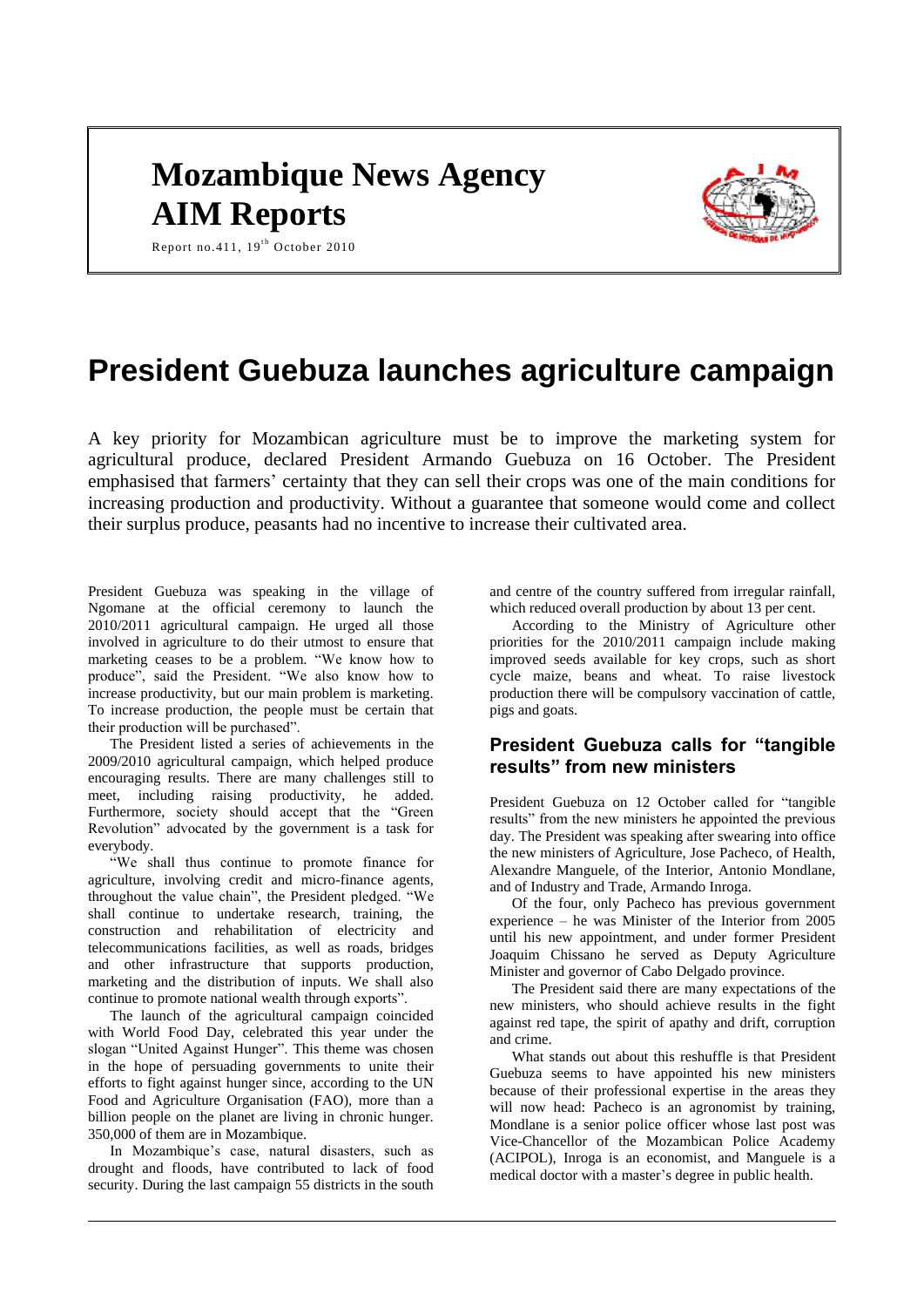#### **Despite improvements, hunger still "alarming"**

Despite considerable improvements in food security over the past two decades, the Washington-based International Food Policy Research Institute (IFPRI) regards the hunger situation in Mozambique as "alarming".

The Institute's Global Hunger Index for 2010 ranks Mozambique at 66 out of 84 developing countries and former Soviet republics. But this is considerable progress when compared with the Index for 1990, when Mozambique was ranked as the fourth hungriest country in the world. At that time the only countries in a worse food situation than Mozambique were Angola, Chad, and Ethiopia. (although Somalia and Afghanistan, were not included for lack of data.)

1990 is taken as a benchmark because it is the reference year for the Millennium Development Goals, The first of the goals is halving between 1990 and 2015 the percentage of people suffering from hunger, and the percentage of people living on less than a dollar a day.

The Global Hunger Index (GHI) is composed from three indicators – the proportion of undernourished people in the population, the percentage of children under five years of age who are under weight, and the under-five mortality rate. The data on which the 2010 index are based are drawn from the period 2003-2008, and rely heavily on UN agencies such as the Food and Agriculture Organisation (FAO) and the United Nations Children's Fund (UNICEF).

The index ranks countries on a scale of zero to 100. Zero would mean no hunger at all. Figures of less than five show a low level of hunger, of five to 9.9 moderate levels, and of 10 to 19.9 "serious" hunger. When scores are above 20, hunger levels are "alarming, while countries that have a score of above 30 are said to have an "extremely alarming" hunger situation.

Mozambique's score on the 2010 index is 23.7, an improvement on its score of 25.3 in 2009, but still in the "alarming" bracket. Mozambique's score in the 1990 Index was a horrific 37.4. The hunger crisis of this period was partly due to a series of droughts, but mostly to the war of destabilisation waged by the apartheid-backed rebels, which wrecked agricultural production and the trade and transport networks.

The IFPRI report notes that Mozambique is one of the largest improvers. Between 1990 and 2010 its score fell by over 13 points, as did the scores of Angola and Ethiopia.

The "extremely alarming" bracket is currently occupied by only four countries – Chad, Eritrea, Burundi and the Democratic Republic of Congo. The wars that have raged in the DRC have led to a catastrophic rise in its score from 24.7 in 1990 to 41 in 2010.

Turning to the three indicators used to construct the index, the report says that the number of undernourished people in the Mozambican population fell from 59 per cent in 1990-1992 to 37 per cent in 2004-06. The prevalence of underweight children (aged under five) fell from an estimated 28.4 per cent for the entire 1988-1992 period to 21.3 per cent in 2003-2008. The under-five mortality rate fell from 249 to 130 per 1,000 live births between 1990 and 2008.

#### **Improvement in gender gap index**

The Swiss-based World Economic Forum has ranked Mozambique 22nd out of 134 countries in its latest Gender Gap Index. Out of a possible top score of 1, Mozambique scored 0.7329. Last year, the country's score was 0.7195, which placed it in 26th position.

Amongst low income countries, Mozambique comes top, while among African countries it is in third position, beaten only by Lesotho and South Africa.

The index is an attempt to measure the gap between men and women, taking four main categories – economic participation and opportunity, educational attainment, health and survival and political empowerment.

The variables used include the ratio between wages paid to men and women for similar work, the ratio between male and female illiteracy, the number of girls compared to boys enrolled in primary, secondary and tertiary education, the life expectancy of women and men, the proportion of parliamentary seats held by women, and the percentage of government ministers who are women.

A country with no gender gap would score 1 on the index. No country in the world even reaches 90 per cent. The highest scores come from four Nordic countries – Iceland (0.8496), Norway (0.8404), Finland (0.8260) and Sweden (0.8024).

At the opposite end of the scale are countries where women are steeped in misery – Mali (0.5680), Pakistan (0.5465), Chad (0.5330) and, in 134th position, Yemen (0.4603). But the worst places in the world for women, such as Somalia and Afghanistan, are not on the index at all for lack of adequate statistics.

The gender gap in Mozambique is lower than in several developed countries – including Australia (at number 23), Luxembourg (26), Portugal (32), Austria (37) and France (46). France's relatively poor showing is due to wage differences between men and women and persistent gender disparities in French politics.

In the sub-indexes, Mozambique's best scores are in economic participation and opportunity (where it is in 5th position), and political empowerment (11th). Economic participation, it should be added, is not a measure of poverty but simply of women's participation in the labour market, which is crucial in such areas as agriculture and the informal sector. The high score in political empowerment is certainly due to the large number of women in the Mozambican parliament.

In the educational sub-index, Mozambique is in 123rd position – an indication of the wide gap between male and female illiteracy, and of the declining percentage of girls the higher one rises in the education system. There are 22 countries (including Botswana and Lesotho) where there is deemed to be gender parity in education.

In the political empowerment sub-index, no country scores very highly. Even at the top, Iceland only scores 0.6748, and Mozambique's score is 0.3455. At the bottom several countries score zero – meaning the gender gap is absolute and women have no political power at all. These four countries are Belize, Brunei, Qatar and Saudi Arabia.

*This is a condensed version of the AIM daily news service – for details contact [aim@aim.org.mz](mailto:aim@aim.org.mz)*

\_\_\_\_\_\_\_\_\_\_\_\_\_\_\_\_\_\_\_\_\_\_\_\_\_\_\_\_\_\_\_\_\_\_\_\_\_\_\_\_\_\_\_\_\_\_\_\_\_\_\_\_\_\_\_\_\_\_\_\_\_\_\_\_\_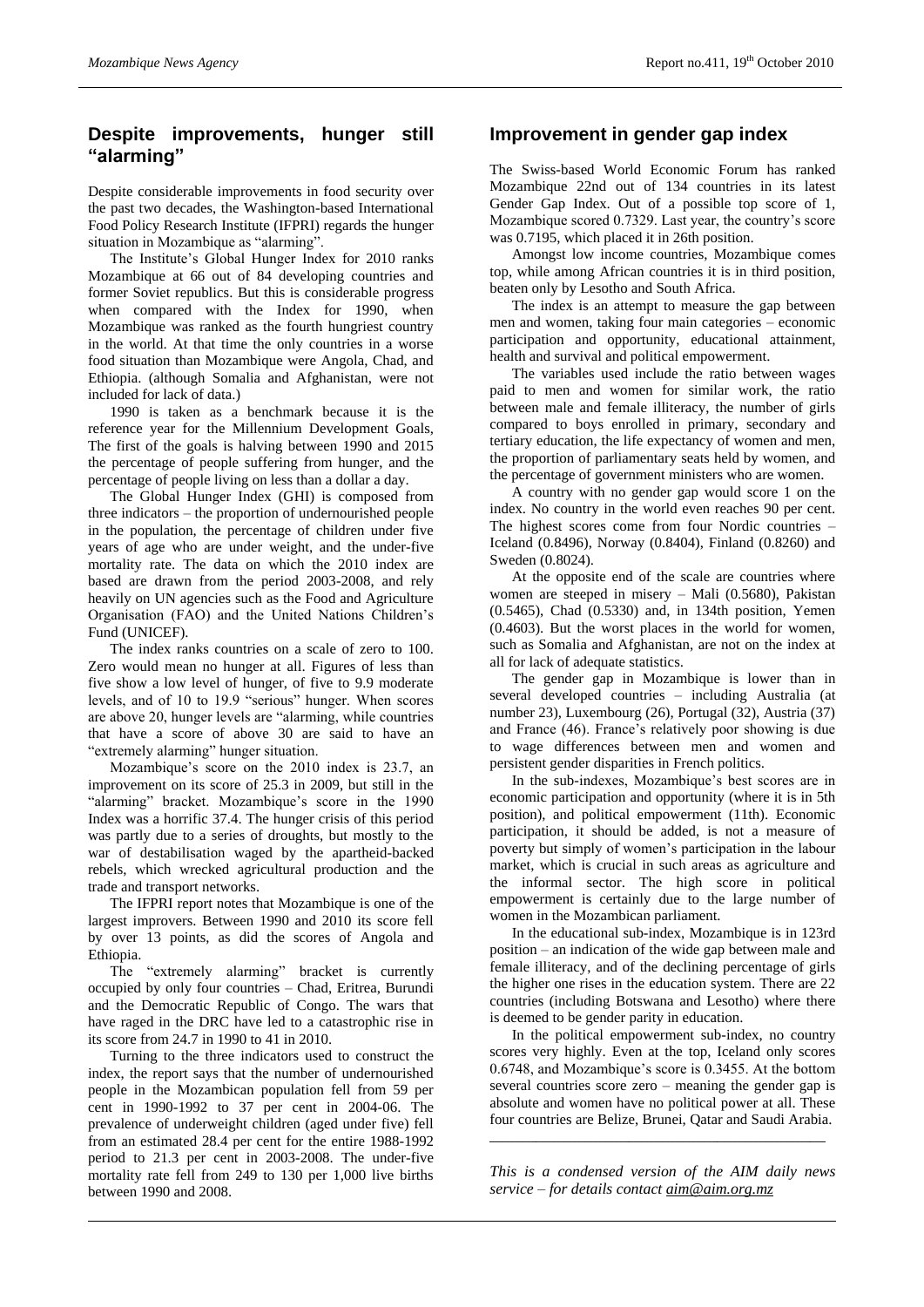#### **Statistics suggest increase in poverty**

Contrary to government expectations, the level of poverty in Mozambique increased slightly between 2003 and 2009, according to the latest figures from the National Statistics Institute (INE). The INE used a sample of 10,832 households, asking them detailed questions about their income and expenditure, as well as social indicators such as walking distance to the nearest health post or school.

Figures on expenditure show that, at 2009 prices, the average household spent 3,300 meticais a month – which was about \$118 at late 2009 exchange rates. But the average hides large regional differences. First, the average urban household spent 5,333 meticais a month, while the average rural household spent less than half that amount  $-2,466$  meticais a month.

Urban households are over-represented in the survey – 48.2 per cent of the sample was urban and 51.8 per cent rural, whereas the 2007 population census showed that only 30.4 per cent of households are urban. So the real figures for national average expenditure are likely to be worse than those in the survey.

The survey found that Maputo city is far and away the richest place in the country – the average Maputo household spent 10,497 meticais a month. This is more than five times as much as households in the poorest province, Zambezia, where the average spend was only 2,084 meticais a month.

When the sample is divided into wealth quintiles, further differences emerge. The average spend in the richest 20 per cent was 8,780 meticais a month – but amongst the poorest fifth, it was only 771 meticais, equivalent to just \$27.5.

Households headed by women are considerably poorer than those headed by men. The average household headed by a man spent 3,568 meticais a month, but the average woman headed household only spent 2,660 meticais.

Education makes a very significant difference. Where the head of the household had secondary or higher education, the average spend was 7,151 meticais a month, which compares with just 2,251 meticais in cases where the head of the household had no education at all.

When expenditure is broken into categories, it turns out that 51.4 per cent of average household expenditure goes on food. The amount of disposable income spent on food is a good marker of poverty – in general, the higher the percentage spent on food, the poorer the household is.

In Maputo city, only 21 per cent of average expenditure went on food – but this figure rose to 63.7 per cent in Zambezia and 70.9 per cent in Tete.

The Ministry of Planning and Development has compared the INE survey with its two predecessors (in 1997 and 2003), reaching the conclusion that poverty, when measured in terms of consumption, has increased from 54.1 per cent of the population in 2003 to 54.7 per cent in 2009.

The increase in poverty is almost entirely explained by developments in three central provinces – in Zambezia, poverty increased from 44.6 to 70.5 per cent, in Sofala from 36.1 to 58 per cent, and in Manica from 43.6 to 55.1 per cent. It is surely no coincidence that these three provinces were badly hit by the Zambezi floods of 2007 and 2008.

In one southern province, Gaza, there was a slight increase in poverty from 60.1 to 62.5 per cent. In all seven other provinces, the figures show a decline in poverty – quite spectacular in the cases of Cabo Delgado (a fall in the poverty rate from 63.2 to 37.4 per cent) and Inhambane (where the decline was from 80.7 to 57.9 per cent).

#### **Decrease in non-monetary poverty**

Although the latest figures from the National Statistics Institute (INE) point to an increase in "consumption poverty", they also indicate a decline in "non-monetary poverty", measured by such matters as school enrolment, and access to health care and clean water.

The household budget survey shows increases in primary and secondary school enrolment in almost all the country, when compared with the previous survey in 2002-03.

Net attendance rates among children of primary school age rose from 89.9 to 91.1 per cent in the urban areas of the south (overwhelmingly Maputo and the neighbouring city of Matola). In rural areas, the rise was from 52.2 to 67.5 per cent in the north, from 61.3 to 74.2 per cent in the centre, and from 77.8 to 85.9 per cent in the South.

Secondary school attendance jumped everywhere, so that the national enrolment rate almost tripled, from 8.2 to 22 per cent of children. In the rural north the enrolment rate in 2003 was just 0.2 per cent. By 2009, the figure had risen to 6.4 per cent. The rural centre had a similar rise from 0.8 to 11.1 per cent, and the rural south from 3.4 to 17.2 per cent.

The towns and cities have much higher enrolment rates. In the southern urban areas the secondary enrolment rate rose from 24.8 to 47.4 per cent, in the centre from 18.6 to 39.9 per cent, and in the north from 12.5 to 33.3 per cent.

Non-monetary poverty is also measured by the number of durable goods (ranging from radio sets to cars) owned by households. The number of goods has increased – though even in the urban south the number of durables per household (rising from 2.41 in 2003 to 2.99 in 2009) is very small. In the rural north and centre, the growth in ownership of durable goods has been significant – from 0.96 to 1.21 goods per household in the centre, and from 0.98 to 1.4 in the north.

Health and water supply give a more mixed picture. Access to health posts has improved in the countryside, but deteriorated in the cities. Thus the percentage of households living within a 45 minute walk of a health post has more than doubled in the rural north (from 31.5 per cent in 2003 to 69.7 per cent in 2009).

But in the urban north, the percentage declined, from 86.3 to 75.4 per cent. In the urban south, the fall was even sharper, from 92 to 78.7 per cent. Similarly in towns in the centre of the country, the fall was from 88.8 to 76.3 per cent.

This is not because there are fewer health posts in the cities than there were in 2003. The figures can be explained by urban population growth, particularly in the outlying neighbourhoods of the main cities.

Access to water sources improved in most of the country – but fell from 55 per cent of households to 49.1 per cent in the urban north. There was a slight fall, from 62.7 to 62.3 per cent, in the urban centre, reflecting urban population growth.

Chronic malnutrition (stunting) among under-fives has fallen from 49.1 per cent in 1997 to 47.1 per cent in 2003 to 46.4 per cent in 2008 (though it should be added that the Multiple Indicator Cluster Survey, or MICS, undertaken in 2008, gave a lower figure, of 43.5 per cent).

The rate of acute malnutrition (wasting) fell from 8.3 per cent of under-fives in 1997 to 5.1 per cent in 2003, but rose again to 6.6 per cent in 2009 – but the MICS survey gave a considerably lower figure of 4.1 per cent.

Access to the police is a problem, with only 46.7 per cent of the population able to reach a police station or post within half an hour. For 25.6 per cent the walk takes more than an hour, and in rural areas this figure rises to 39.6 per cent.